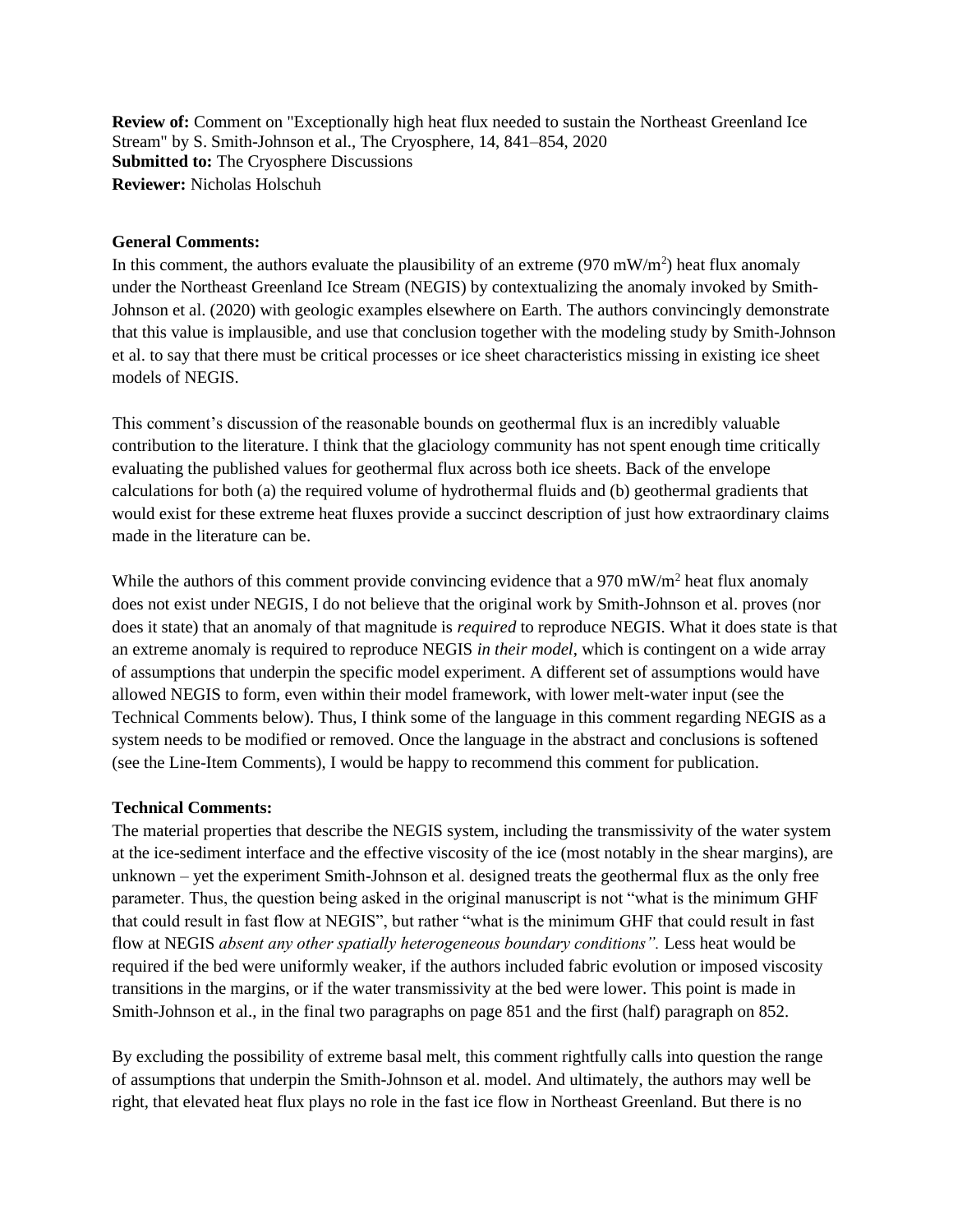evidence presented here that can exclude more nuanced explanations that are qualitatively consistent with existing mechanisms: e.g., elevated but reasonable melt rates, combined with a subglacial hydrologic system with very poor conductivity, and a weak till substrate could very well still explain the pattern of ice flow observed. It would be flawed reasoning to say that "by rejecting the Smith-Johnson model of NEGIS, we can reject the possibility that spatial heterogeneity in the geothermal flux plays a role (and potentially, critical role) in the formation of NEGIS."

## **Line-Item Comments:**

Page #: 1 Line #: 13-15 On line 13, you overstate the strength of the Smith-Johnson et al. conclusions. A careful read of that manuscript shows they intentionally and repeatedly acknowledge that the high melt rates are required for their model, not required for the NEGIS system, which is an important distinction. Quotes from the original paper:

*By testing with four mantle plume configurations of increasing intensity (Fig. 2), we find that the GHF (GHF) needed to induce the observed upstream velocity of NEGIS in our model is*  $\sim$  970 mW m−2.

*This shows that GHF values of 677, 836 and 909 mW m−2 produce weaker ice stream signatures than observed and, given our model set-up, are not sufficient to induce the upstream fast flow of NEGIS.*

*The experiments in Fig. 3 indicate that the elevated heat required to initiate the NEGIS in our model must be located close to EGRIP.*

*We acknowledge that this value may be overestimated due to uncertainties and assumptions in our model set-up, and we discuss these in the following sections.*

Ultimately, the work of Smith-Johnson et al. is not enough for you to conclude that NEGIS does not require elevated geothermal flux. You can, however, conclude that the melt rates must be lower than those proscribed in Smith-Johnson et al. This could be fixed with a simple change to line 15: "Thus, fast flow at NEGIS must be possible without the extroardinary melt rates invoked in Smith-Johnson et al."

| Page #: $1$  | This quotation contains the operative words: "in our model experiment". It is  |
|--------------|--------------------------------------------------------------------------------|
| Line #: $22$ | important that proper emphasis is applied to that aspect of their conclusions. |

Page #: 2 Line #: 50 Even the Schroeder et al. paper is not a direct observation (and has values pinned to values from an ice sheet model), so this could easily be another example where glaciological modeling overestimates the geothermal flux!